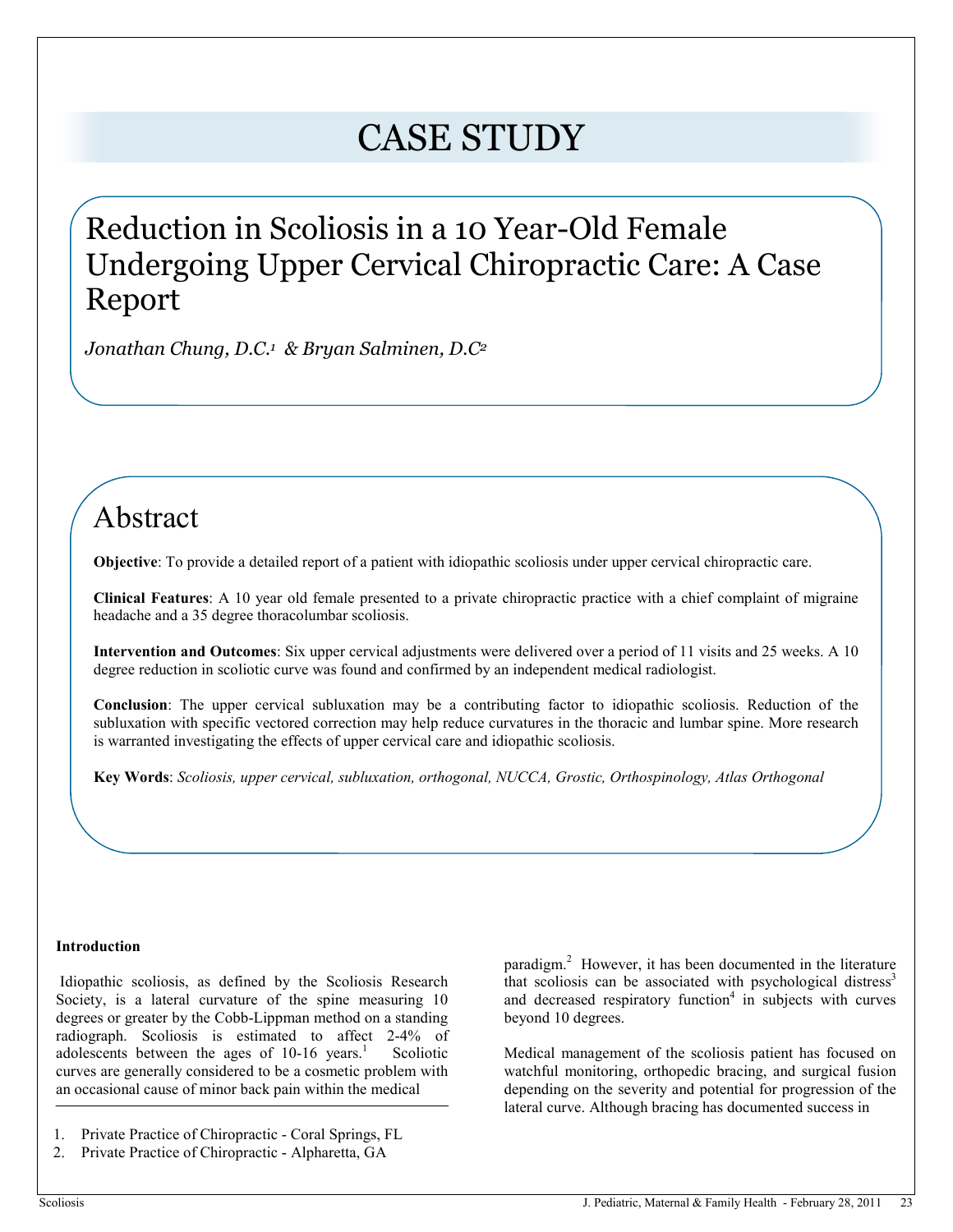preventing curve progression and reduction in the need for surgical intervention,<sup>5</sup> the psychological impact of a full-time bracing system have shown to decrease compliance among female subjects.<sup>6</sup> An analysis of postoperative complications from spinal fusion surgeries revealed that 14.9% of pediatric patients and 25.1% of adult patients experienced symptoms that related to pulmonary, hemorrhagic, renal, cardiac, and neurologic complications.<sup>7</sup>

Historically, chiropractic has had a role in managing scoliosis due to its nature of intervening at the level of the spine. However the results of traditional spinal manipulation (high velocity, low amplitude thrusts) have been equivocal.<sup>8</sup> There has been a growing body of case studies published by Morningstar et al. discussing the effectiveness of spinal manipulation in conjunction with the Pettibon Spinal Rehabilitation System in reducing large curvatures in the spine. $9, 10$  In the literature, there has only been one case study published that examines the role of the upper cervical subluxation on the progression of scoliotic curves. $11$  This paper will describe the potential role that specific upper cervical correction of the atlas subluxation has on idiopathic scoliosis.

#### *Criteria for Chiropractic Care*

Upper cervical chiropractic is a technique and analysis focused on the alignment of the atlas vertebra in relation to the skull and the axis. Patients are accepted for upper cervical care based on exam procedures that indicate disrupted function of the nervous system. This includes postural assessment,<sup>12</sup> supine leg length inequality, $13,14$  cervical static/motion palpation, <sup>15</sup> aberrant paraspinal thermography,<sup>16</sup> and aberrant paraspinal  $sEMG<sup>17</sup>$  findings to indicate the presence of the atlas subluxation complex.

 If an atlas subluxation is indicated by the chiropractic exam, then a lateral cervical, vertex, and nasium radiographs are taken. These upper cervical specific radiographs are used to measure the direction and magnitude of atlas laterality, atlas/axis rotation relative to the skull, atlas alignment to axis, and condylar/axial surface. The nasium view is used to derive vectors in height and laterality while the vertex is used to determine the vector to correct atlas rotation.<sup>18</sup> The x-ray analysis of these films has been demonstrated to have a good to excellent level of inter-examiner reliability for those trained in Grostic/Orthospinology methods in 3 studies in the peer reviewed literature.19,20,21

Upper cervical adjustments are delivered in the side lying position on a head piece with mastoid support. The height and rotation vectors are measured in inches and a resultant vector is revealed to determine the stance and line of drive in which the adjustment is delivered. The correction is performed with a low force adjustment with an excursion ranging from 1/16 to 1/8 of an inch in depth. Following the adjustment a postural reassessment, leg length evaluation, and static palpation of the cervical spine are performed again to confirm a reduction in the atlas subluxation.

A post x-ray is taken immediately following the first adjustment. The new radiographs are analyzed to determine if a quantitative reduction in the atlas misalignment has occurred

with an optimal relationship resulting in a measurement of 0 degrees for laterality, rotation, and height. If a significant reduction is made, then the listing is used for future visits. Previous studies on upper cervical chiropractic have shown that a reduction in atlas laterality correlates with improved outcomes in neck pain and non-migraine headache.<sup>22, 23</sup>

A frequent criticism of upper cervical chiropractic care is the risk of radiation exposure from the additional radiographs used for analysis. A study by Rochester found that the use of pre and post x-rays led to a total risk of  $0.7905\%$ <sup>22</sup> Based on this figure and an analysis of previous studies, he found that the elevated risk of thyroid cancer from upper cervical x-rays to be zero or insignificant. Dosage is further reduced in the practice through the use of lead filters to remove any structures not necessary to the film's use. One study found that dosage can be reduced by an average of 65% with a 97% reduction to the skull and eyes through the use of lead filters.<sup>24</sup>

The following is a detailed case report of one patient with a 35 degree scoliosis with an independent confirmation of scoliotic curve reduction following reduction of the atlas subluxation complex.

# **Case Report**

# *History and Exam*

A 10-year old female presented to a chiropractic clinic with a chief complaint of migraine headaches. The headaches were described as a pounding pain in the front of the forehead around the right eye. The headaches occur 2-3 times per week and are occasionally accompanied by dizziness and vomiting. She reports that Tylenol and rest helps. The patient has had her eyes checked by a medical doctor, but the exam was unremarkable. Additional complaints include difficulty straightening her back with flexibility loss, shoulder tightness, and ringing in the ears while reading.

Further questioning revealed that at 1 year of age, the patient fell down the stairs backwards. She has no history of previous surgeries or previous chiropractic care. A diagnosis of a 35° juvenile idiopathic scoliosis was made on 11/8/2004 by a children's orthopedic center with a recommendation to monitor the progression of the curvature. (Figure 1)

Cervical range of motion was measured at 45° in flexion, 55° extension, 25° left lateral flexion, 40° right lateral flexion, 70° left rotation, and 60° right rotation. Lumbar range of motion was measured at 90° in flexion, 30° extension, 20° left lateral flexion, and 35° right lateral flexion. Static palpation showed severe muscle hypertonicity at right occiput, and right side C1. Moderate hypertonicity was noted at C2-C4 on the right, T3- T11 on the right, and L1 – Sacrum on the left. There was also a positive Adam's test for a functional scoliosis.

#### *Diagnostic Imaging*

A-P x-rays were taken on the thoracic and lumbopelvic spine. A lateral curvature from T5-T11 was noted. The Cobb-Lippman method was used, and a measurement of 35° indicating a moderate scoliosis was noted. Upper cervical radiographs were indicated and a lateral cervical, nasium, and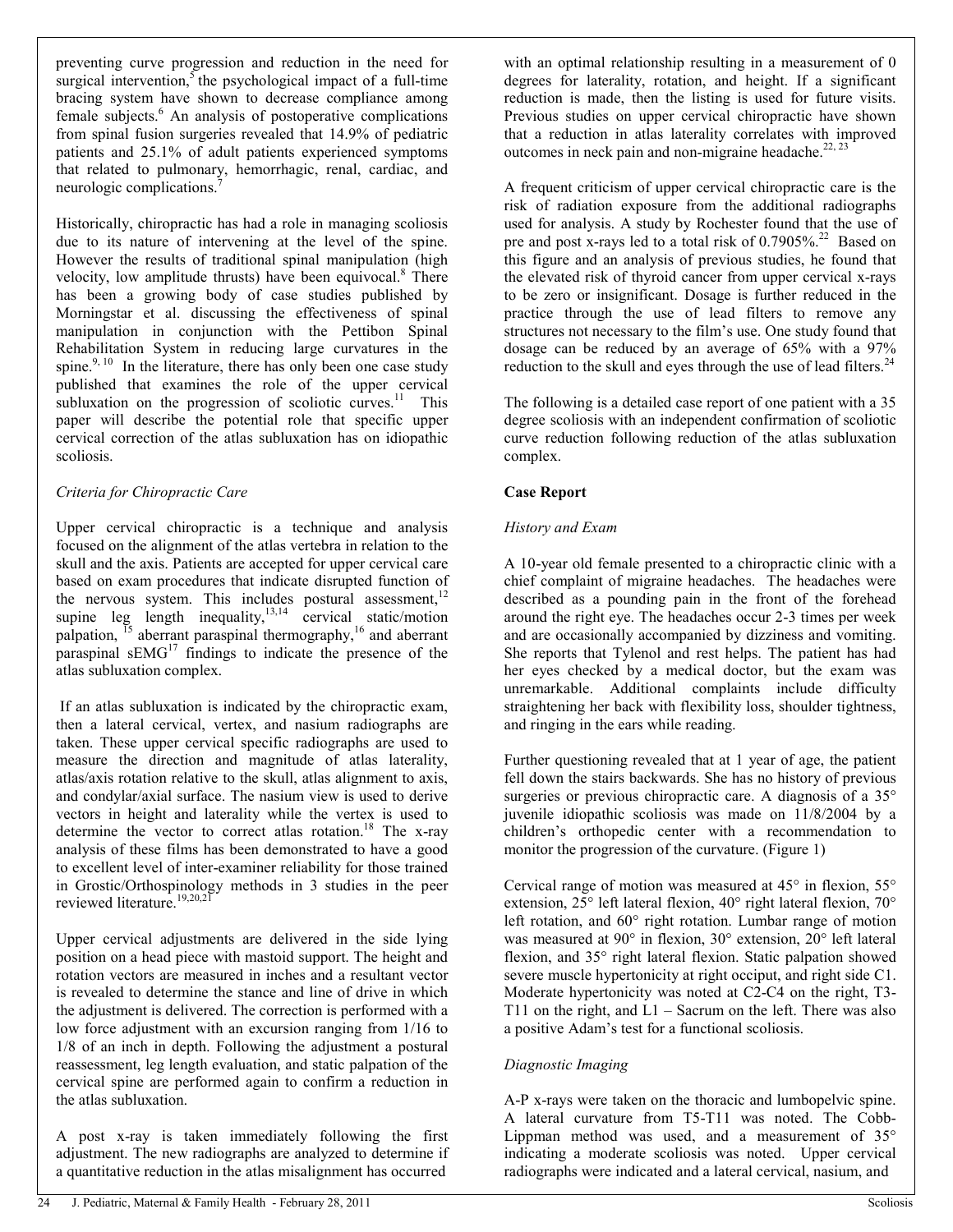#### vertex x-ray were taken.

#### *Chiropractic Analysis*

Posture Analysis revealed a right head tilt, left neck tilt, right high shoulder, right anterior shoulder rotation, and right high ilium. A functional leg length deficiency of ¼" was noted on the left leg. Tenderness upon palpation was noted from C2 to C4 on the right side. Upper cervical radiographs were analyzed and a listing of right laterality, high 2 1/8°, anterior  $1/2^{\circ}$  was determined. The patient was given her first upper cervical adjustment and post x-rays were taken. The post adjustment radiograph showed a complete reduction in atlas rotation and head tilt, while the lower angle and central skull line were brought in line with the vertical axis line. The results indicated a significant reduction in misalignment, and the listing was kept for future visits. (Figures 3-8)

#### *Outcomes*

Each visit involves a postural assessment, leg length assessment, and static palpation to determine the presence of an atlas subluxation. Following each adjustment, posture, leg length, and static palpation was performed once more to determine if the misalignment was corrected.

The patient made 11 visits in a 25-week period. In that time, six adjustments were performed. Seven months after the initial diagnosis of juvenile idiopathic scoliosis, the patient returned to the orthopedist for a new radiograph to monitor the progression of the scoliosis. The medical radiologist measured a 25-degree scoliosis indicating a 10 degree reduction from her first x-ray and gave a recommendation to continue conservative care. (Figure 2)

 A chiropractic re-exam was performed along with a stability report a month after the visit to the orthopedist. Lumbar and thoracic x-rays were taken to monitor the progression of the scoliotic curve. The patient reported experiencing less frequency in headaches and a 75% improvement in symptomatic relief. The x-rays revealed a 24° curve confirming the reduction observed by the orthopedic center's radiologist. (Figure 2) A postural exam found neutral head tilt, neck tilt, anterior shoulder rotation, and a level ilium. Cervical range of motion in left lateral flexion and right rotation increased to 40° and 70° respectively. Lumbar ranges of motion in left lateral flexion increased to 30° while right lateral flexion decreased to 25°. A static palpation exam of the cervical and lumbar spine revealed an absence of tenderness and hypertonicity.

# **Discussion**

The case described the reduction of idiopathic scoliosis in a 10 year old female presenting with migraine headache. The patient showed improvement in her chief complaint while showing improvement in postural findings throughout her care. A follow up x-ray with the children's orthopedist showed a 10 degree improvement in scoliosis which was consistent with the improved posture.

The etiology of idiopathic scoliosis has been heavily studied but remains elusive. Pertinent theories for chiropractic have

ranged from cortical asymmetry,<sup>25</sup> pelvic imbalance,<sup>26</sup> and disrupted sensory input.<sup>27</sup> Though these theories provide a basis for approaches that utilize functional restoration and full spine chiropractic approach, it does little to explain how upper cervical practitioners have seen improvements in thoracic and lumbar curves while only adjusting the atlas. The following will discuss the literature on the role of the brainstem in postural control, and how the atlas subluxation complex may create abnormal postural findings.

#### *CNS Lesions and Scoliosis*

The role of CNS lesions in the presentation of scoliotic curves has been studied extensively. With the advent of magnetic resonance imaging, patients previously diagnosed with idiopathic scoliosis were found to have primary CNS lesions that include low cerebellar tonsils, syringomyelia, and Chiari malformations.<sup>28, 29, 30</sup> Because of this link, it is recommended that an MRI screen is recommended for any patient with scoliosis that is considering a brace or surgical intervention.<sup>30,</sup> 31

Animal models have shown that the midbrain and descending tracts of the spinal cord contribute a significant amount to postural control. Lesions placed in cats and rabbits in the anterior spinal cord and brainstem have produced significant balance disruption and postural alterations while sectioning of the cortex had less effect.<sup>32, 33, 34</sup> Of particular significance to the upper cervical chiropractor is the fact that "balance requires the integration of vestibular, visual, and proprioceptive information which is known to occur in the brain stem and cerebellum."33

#### *The atlas subluxation, cord distortion, and scoliosis*

The dentate ligament/cord distortion hypothesis is a model proposed by Grostic to explain the neurological manifestations associated with the misalignment of the atlas vertebra.<sup>13</sup> It states that the strength of the dural attachments to the upper cervical region can create torsion of the brainstem and spinal cord when the atlas is moving abnormally. The spinocerebellar and spinothalamic tracts of the cord can become mechanically irritated with 0.75 degrees of lateral misalignment creating muscle tone imbalance, leg length inequality, and pain. Grostic further notes that the traction of the cord by the dentate ligaments may cause stasis of blood and ischemia in the cord creating an indirect irritation to the various spinal cord tracts.

Among these tracts is the spinocerebellar tract, to which Grostic credits as the source of pelvic imbalance and leg length inequality. Pelvic imbalance resulting in leg length inequality is frequently cited as the cause of postural distortions resulting from the atlas subluxation, but the theory has some limitations. The use of heel lifts to correct leg length inequality paired with spinal manipulation showed no effect on scoliotic curves.<sup>8</sup> Additionally leg length inequality cannot fully explain the global changes in posture and axial paraspinal muscle tone found immediately after an upper cervical adjustment.

The implications of the cord distortion hypothesis as a neurological cause of postural imbalance as it relates to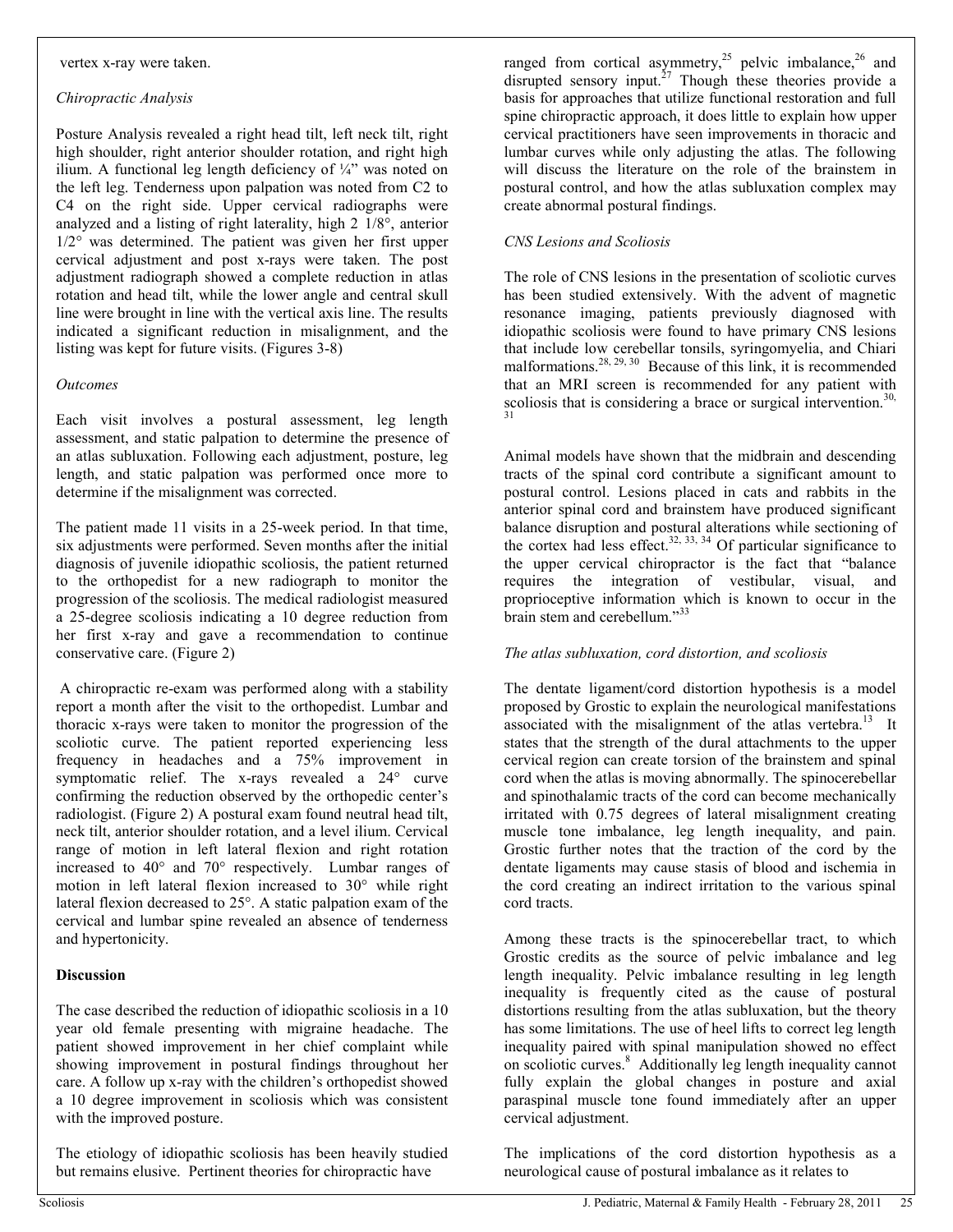scoliosis can be found in a study by Geissele et al. In the study 26 patients with adolescent idiopathic scoliosis were studied. 27% of the patients had asymmetry in the ventral pons/medulla oblongata while only 9% of the control group had the asymmetry as determined by MRI.<sup>35</sup> Geissele further notes that these asymmetries disrupt the integration and transmission of impulses responsible for posture, proprioception, and equilibrium which are found within tracts in the brainstem (corticospinal, reticulospinal, rubrospinal, and vestibulospinal).

It is suggested by the authors of the current study that the atlas misalignment may create asymmetries in the brainstem due to the strength of the dural attachments at the atlas and the dura's connection to the cord via the dentate ligament. This mechanism provides a rationale for the immediate changes in observable posture and axial muscle tonicity that upper cervical practitioners find after an adjustment, and provides further support for scoliosis to be linked to problems in the central nervous system.

The study's limitations include the fact that it is retrospective and it lacks a control group due to its practice based nature. More studies are warranted including a more focused study on adolescent idiopathic scoliosis as well as imaging studies to see if correction of the atlas subluxation does in fact change structure of the brainstem and spinal cord.

# **Conclusion**

The results of this study suggest that vectored correction of an atlas misalignment using an orthogonally-based analysis may improve outcomes in patients with mild to moderate scoliosis. The authors suggest that cord deformation especially at the level of the brain stem may be an aggravating factor in the etiology of idiopathic scoliosis, and provides a rationale for improvements in postural findings following an upper cervical adjustment. Further studies on the effects of upper cervical chiropractic on scoliosis and brainstem deformation are recommended.

# **Acknowledgements**

The authors would like to express their appreciation to Roderick Perrin Rochester, DC, Kirk Eriksen, DC, and Matthew McCoy, MPH, DC for their contributions to this manuscript.

# **References**

- 1. Reamy BV, Slakey JB. Adolescent Idiopathic Scoliosis Review and Current Concepts. Am Fam Phys. 2001 Jul;64(1):111-6
- 2. Weinstein SL, Dolan LA, Spratt KF, et al. Health and function of patients with untreated idiopathic scoliosis. A 50-year natural history study. JAMA 2003; 289:559-567.
- 3. Payne WK, Ogilvie JW, Resnick MD, et al. Does scoliosis have a psychological impact and does gender make a difference? Spine 1997; 22:1380-1384.
- 4. Szeinberg A, Canny GJ, Rashed N, et al. Forced VC and maximal respiratory pressures in patients with mild and moderate scoliosis. Pediatr Pulmonol 1988; 4:8-12.
- 5. Maruyama T, Kitagawa T, Takeshita K, Mochizuki, K, and Nakamura K. Conservative treatment for adolescent idiopathic scoliosis: can it reduce the incidence of surgical tratement. Ped Rehab 2003; 6(3-4):215-219.
- 6. Kahanovitz N, Weiser S. The psychological impact of idiopathic scoliosis on the adolescent female. A preliminary multi-center study. Spine 1989; 14:483-5.
- 7. Patil CG, Santarelli J, Lad SP, Ho C, Tian W, Boakye M. Inpatient complications, mortality, and discharge disposition after surgical correction of idiopathic scoliosis: a national perspective. Spine J 2008; 8:904– 910.
- 8. Lantz CA, Chen J. Effect of chiropractic invervention on small scoliotic curves in younger subjects: A time series cohort design. J Manip Physiol Ther Aug 2001; 24(6):385-393.
- 9. Morningstar MW, Strauchman MN. Scoliosis treatment using spinal manipulation and the Pettibon weighting system: a summary of 3 atypical presentations. Chiropr & Osteopat 2006; 14(1): Online access only p 1-18.
- 10. Morningstar M. Integrative treatment using chiropractic and conventional techniques for adolescent idiopathic scoliosis: Outcomes in four patients. J Vert Sublux Res 2007 Jul; 9: Online access only 1-7.
- 11. Eriksen K. Correction of Juvenile Idiopathic Scoliosis After Primary Upper Cervical Care: A Case Study. Chiropr Res J 1996; 3(3): 25-33.
- 12. Ireland TV, Pettibon PR, Morningstar MW, Schlappi H, Schlappi M. Reflex control of the spine and posture: a review of the literature from a chiropractic perspective. Chiropr & Osteopat 2005; 13(1): Online access only p 1- 34.
- 13. Grostic JD. Dentate ligament cord distortion hypothesis. Chiroprac Res J 1988 Spr; 1(1):47-55.
- 14. Knutson GA, Owens EF JR, Leg length alignment asymmetry in a non-clinical population and its correlation to a decrease in general health as measured by the SF-12: a pilot study. J Vert Sublux Res 2004; NOV(1): Online access only p 1-5.
- 15. Lakhani E, Nook B, Haas M, Docrat A. Motion palpation used as a postmanipulation assessment tool for monitoring end-feel improvement. A randomized controlled trial of test responsiveness. J Manipulative Physiol Ther 2009 Sep; 32(7): 549-555.
- 16. Wallace H, Wallace J, Resh R. Advances in paraspinal thermographic analysis. Chiroprac Res J 1993; 2(3): 39- 55.
- 17. Kent C, Gentempo P. Paraspinal EMG Scanning in Chriopractic Practice: A Review. Chiroprac Res J 1991;  $2(1)$ : 41-49.
- 18. Thomas MD 1<sup>st</sup> editor. NUCCA Protocols and Perspectives: A Textbook for the National Upper Cervical Chiropractic Association. 1<sup>st</sup> ed. Monroe: National Upper Cervical Chiropractic Research Association; 2002.
- 19. Rochester RP. Inter and intra-examiner reliability of the upper cervical x-ray marking system: a third and expanded look. Chiropr Res J 1994; 3(1): 23-31.
- 20. Jackson BL, Barker W, Bentz J, Gambale AG. Inter and intra-examiner reliability of the upper cervical x-ray marking system: a second look. J Manipulative Physiol Ther 1987; 10(4): 157-163.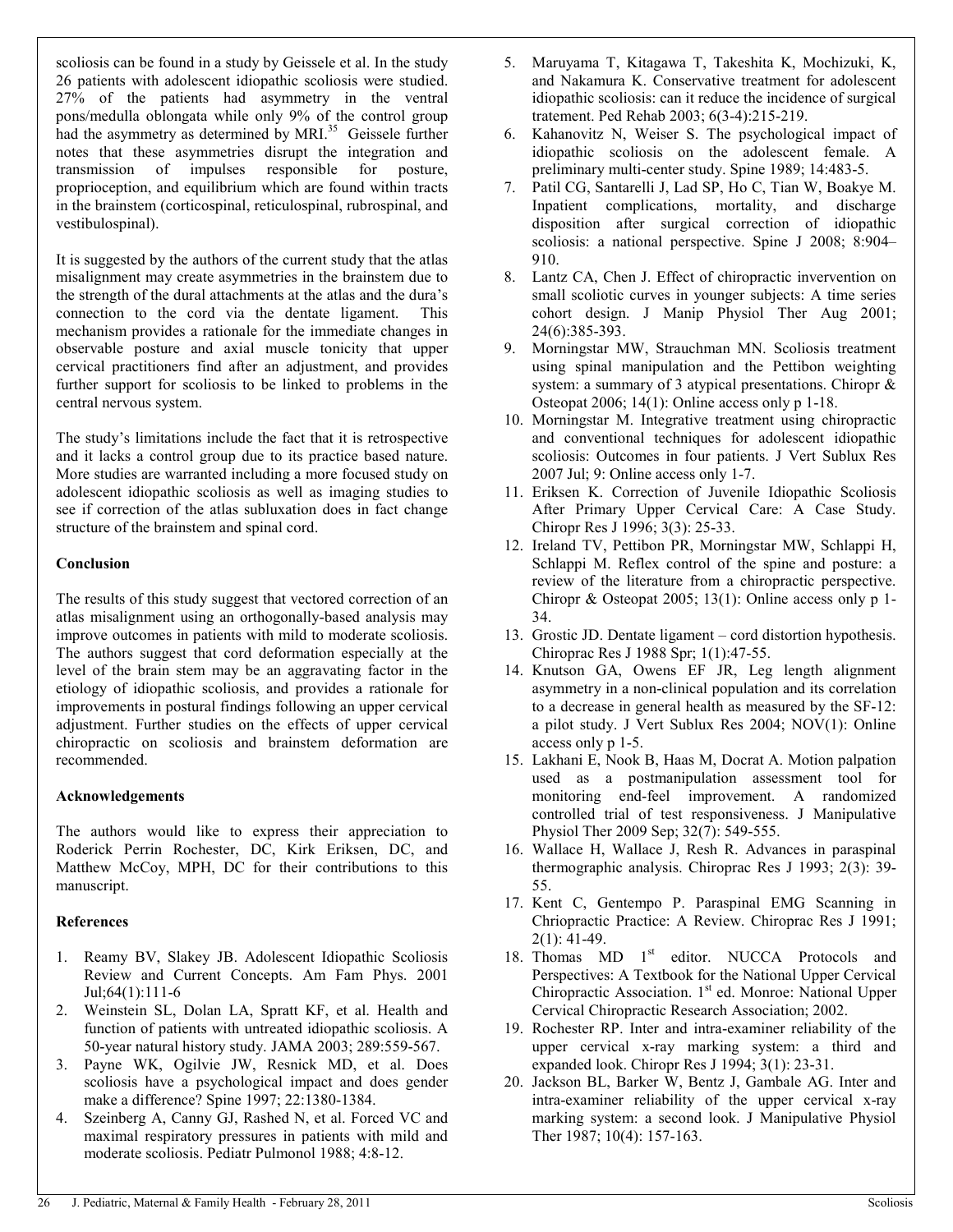- 21. Jackson BL, Barker WF, Gambale AG. Reliability of the upper cervical x-ray marking system: a replication study. J Clin Invest Res 1988; 1(1): 10-13.
- 22. Rochester RP. Neck pain and disability outcomes following chiropractic upper cervical care: a retrospective case series. J Can Chiropr Assoc 2009; 53(3):173-185.
- 23. Palmer J, Dickholtz M. Improvement in radiographic measurements, posture, pain, and quality of life in nonmigraine headache patients undergoing upper cervical chiropractic care: a retrospective practice based study. J Vert Sublux Res 2009 Jun; 4 Online Access Only: 1-9.
- 24. Eriksen K. Lead foil compensating filters and their impact on reducing radiation exposure for cervical spine x-rays. J Vert Sublux Res 2007 Sep; 9 Online Access Only: 1-9.
- 25. Niesluchowski W, Dabrowska A, Kedzior K, Zagrajek T. The potential role of brain asymmetry in the in the development of adolescent idiopathic scoliosis: a hypothesis. J Manipulative Physiol Ther. 1999 Oct; 22(8):540-4.
- 26. Timgren J, Soinila S. Reversible pelvic asymmetry: an overlooked syndrome manifesting as scoliosis, apparent leg-length difference, and neurologic symptoms. J Manipulative Physiol Ther. 2006 Sep; 29(7):561-565.
- 27. Guo X, Chau WW, Hui-Chan CW, Cheung CS, Tsang WW, Cheng JC. Balance control in adolescents with idiopathic scoliosis and disturbed somatosensory function. Spine. 2006 Jun 15; 31(14):E437-40.
- 28. Yeom JS, Lee C, Park K, et al. Scoliosis associated with syringomyelia: analysis of MRI and curve progression. Eur Spine J 2007; 16(16):1629-1635.
- 29. Maiocco B, Deeney VF, Coulon R, Parks PF. Adolescent idiopathic scoliosis and the presence of spinal cord abnormalities: Preoperative magnetic resonance imaging analysis. Spine 1997; 22(21):2537-2541.
- 30. Samuelsson L, Lindell D, Kogler H. Spinal cord and brain stem anomalies in scoliosis: MR screening of 26 cases. Acta Orthop Scand 1991; 62(5):403-406.
- 31. Cheng JC, Guo X, Sher AH, Chan Y, Metrewli C. Correlation between curve severity, somatosensory evoked potentials, and magnetic resonance imaging in adolescent idiopathic scoliosis. Spine 1999; 24(16):1679- 1684.
- 32. Deliagina TG, Beloozerova IN, Zelenin PV, Orlovsky GN. Spinal and supraspinal postural networks. Brain Research Reviews 2008; 57:212-221.
- 33. Macpherson JM, Fung J. Weight support and balance during perturbed stance in the chronic spinal cat. J Neurophysiol 1999 Dec; 82(6):3066-3081.
- 34. Barrios C, Tunon MT, De Salis JA, Beguiristain JL, Canadell J. Scoliosis induced by medullary damage: an experimental study in rabbits. Spine 1987 Jun; 12(5):433- 439.
- 35. Geissele ME, Kransdorf MJ, Geyer MA, et al. Magnetic resonance imaging of the brain stem in adolescent idiopathic scoliosis. Spine 1991; 16(7):761-763.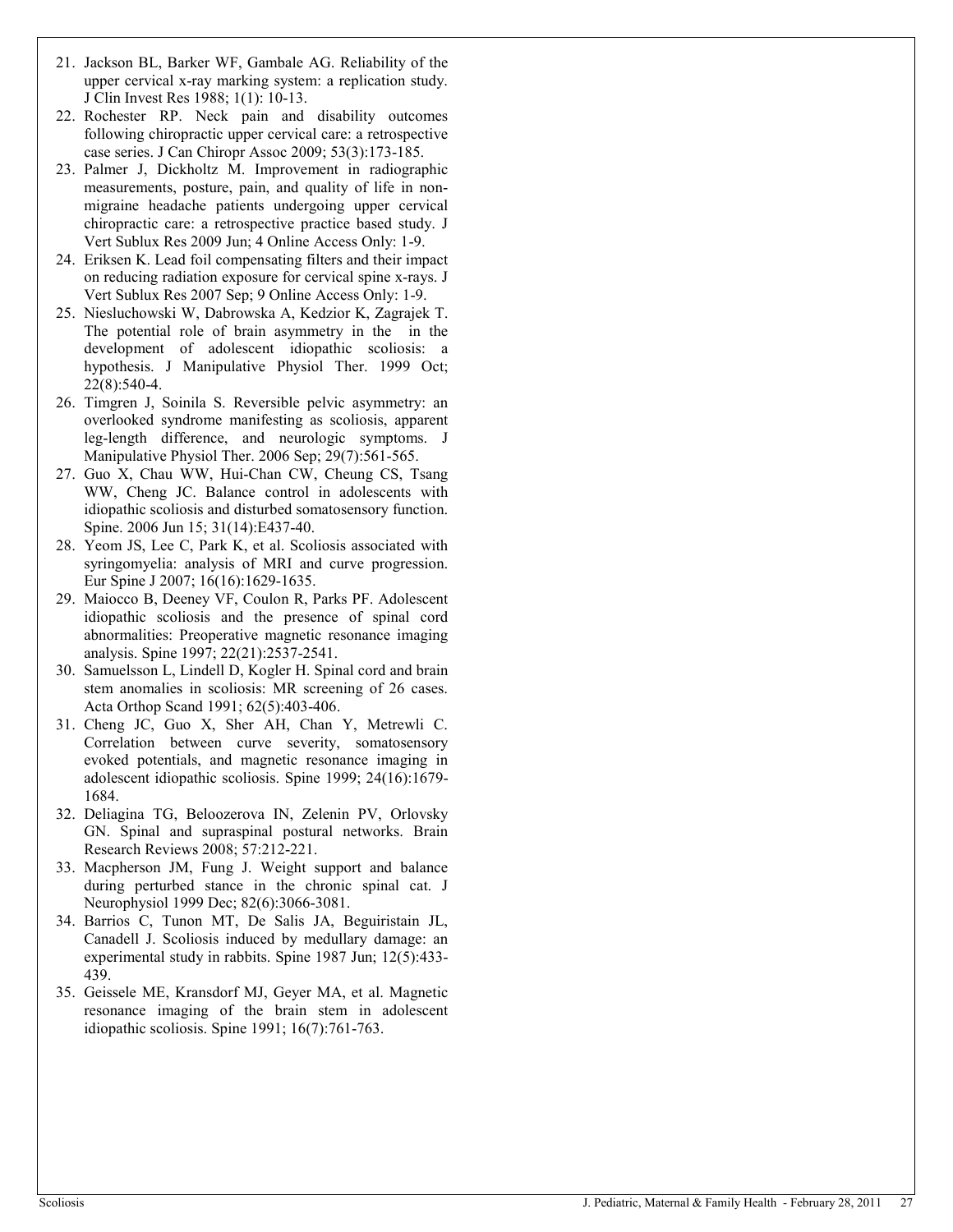**Figure1-** Pre Treatment Radiology Report -- A diagnosis of a 35° juvenile idiopathic scoliosis was made with a recommendation to monitor the progression of the curvature

CC: Scoliosis.

HPI: This is a 9-year 10-month-old premenarchal young lady who comes in today for an evaluation of a curve. This was picked up by mom while at cheerleading practice when she thought she saw some rotation in her spine. She was subsequently evaluated by her pediatrician and radiographs were obtained. Courtney has no complaints of pain in her back. She is up and around without particular difficulty. She participates in sports without limitation. She denies numbness or paresthosia in the upper or lower extremities. She denies bowel or bladder complaints as well.

OH: Past medical history, medications and allergies, social history, family history and review of systems are documented in the chart.

PE: On examination she is 4'6" tall and weighs 62 pounds. She has a heart rate of 80. When standing she stands with a level shoulder and level pelvis and has minimal coronal plane deformity of her spine. On forward bending she has minimal rotatory deformity. She gets her fingertips to her toes without difficulty. She can laterally bend 35 degrees either way and extends without pain. There is full symmetrical range of motion of the hips, knees and ankles. There is no significant limb length discrepancy. Motor strength in the shoulder girdle is intact. Biceps. triceps, wrist dorsiflexor, volar flexor, radial and ulnar deviator strength is intact. In the lower extremities, hip flexor and extensor strength is intact. Hamstring, quadriceps, ankle dorsiflexor, plantar flexor, inverter and everter strength is 5/5. Extensor hallucis longus strength is 5/5. Sensation to light touch is intact in the upper and lower extremities. Biceps, patellar and Achilles reflexes are 2+ bilaterally. There is less than three beats of clonus bilaterally. Toes are

down going bilaterally and abdominal reflexes are symmetrical and normal. The straight leg raise is negative at 90 degrees. Capillary refill is normal.

X-RAY: Radiographs AP of her thoracolumbar spine demonstrates a convex right T5-T11 curve measuring 35 degrees. She is Risser 0. There is very minimal if any rotation and no evidence of congenital malformation.

IMP: Juvenile idiopathic scoliosis.

PLAN: Given that this is her first presentation and her curve is atypical and there is no significant rotation and she appears clinically much better than her x-rays would suggest we will continue with observation. We will see her back in four months for a clinical recheck with a standing PA of her thoracolumbar spine at that time.

Figure 2 - Radiology Report 7 months later showed a 10 degree reduction in the scoliosis with a recommendation to continue conservative care.

CC: Juvenile scoliosis.

HPI: This is a 10-year 6-month-old young lady who comes in today for a clinical recheck. At our last visit my impression is that her radiographic curve was much greater than her clinical curve and we elected to see her again in four months. She comes in today without any complaint and mom states that her headaches have gotten much better as well as her back pain.

PE: On examination today she is a thin young lady who moves around the room without any apparent difficulty. On forward bending she has minimal if any rotatory asymmetry. When standing she has a minimal deformity in the coronal plane. She stands with a level shoulder and level pelvis. She can forward bend and touch her toes without difficulty. She can laterally bend 35 degrees either way and extend without pain. Motor strength in the upper and lower extremities remains intact.

X-RAY: AP of her thoracolumbar spine demonstrates a convex right T5 to L1 curve measuring 25 degrees. She remains Risser 0.

IMP: Juvenile idiopathic scoliosis.

PLAN: Given that this represents a significant decrease from her previous film we will continue with observation. I would like to see her in four months for a clinical recheck with a standing PA of her thoracolumbar spine at that time.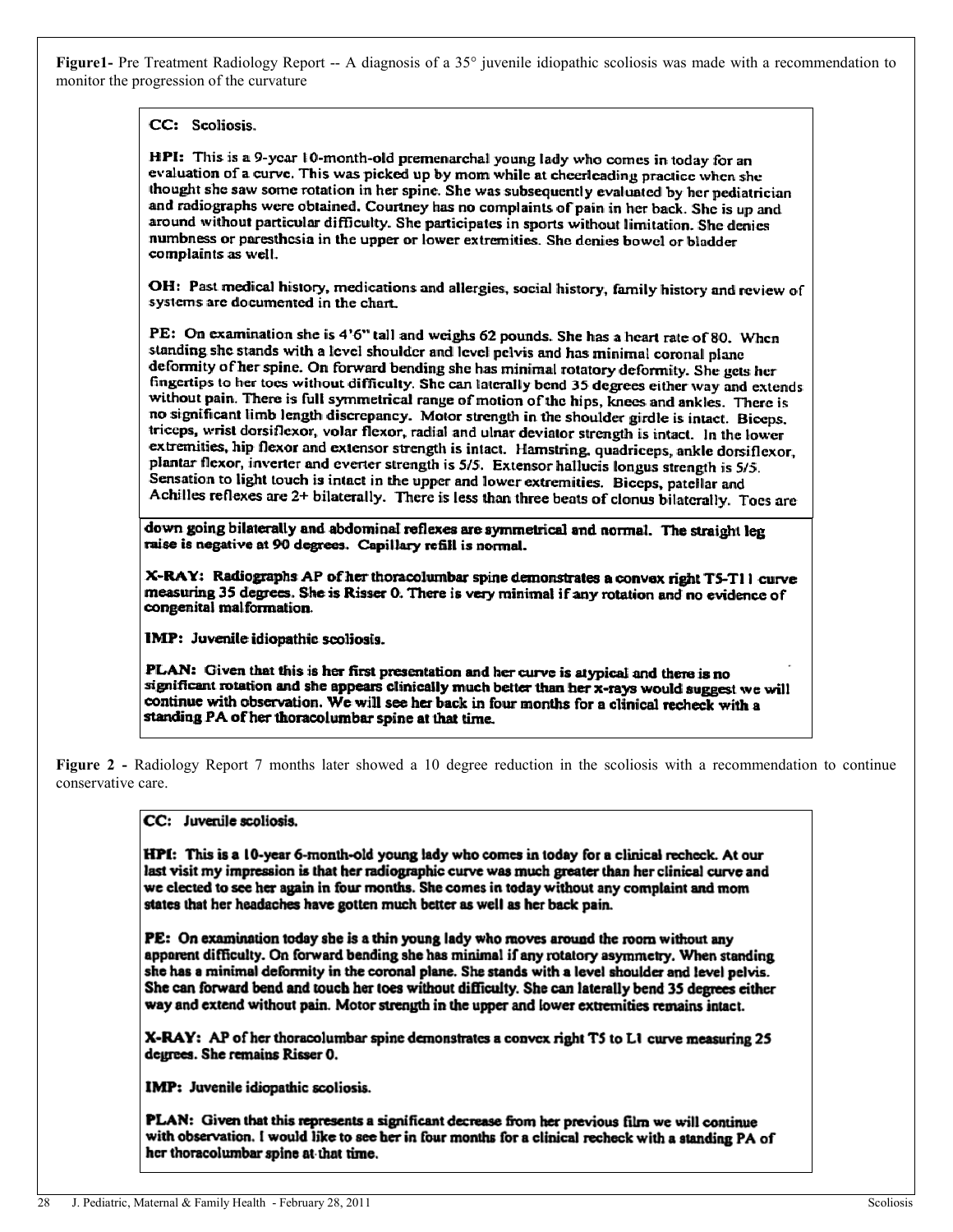**Figure 3 –** Pre adjustment A-P thoracic and lumbopelvic radiograph revealed lateral curvature from T5-T11, measuring 35°, indicating a moderate scoliosis.



**Figure 5** – Pre adjustment nasium radiograph used to derive vectors in height and laterality. A listing of right laterality, high 2  $1/8^\circ$ , anterior  $1/2^\circ$  was determined.



**Figure 4 –** Post adjustment A-P thoracic and lumbopelvic radiograph revealed a 10° reduction in the lateral curvature.



Figure 7 – Post adjustment nasium radiograph showed a complete reduction in atlas rotation and head tilt.